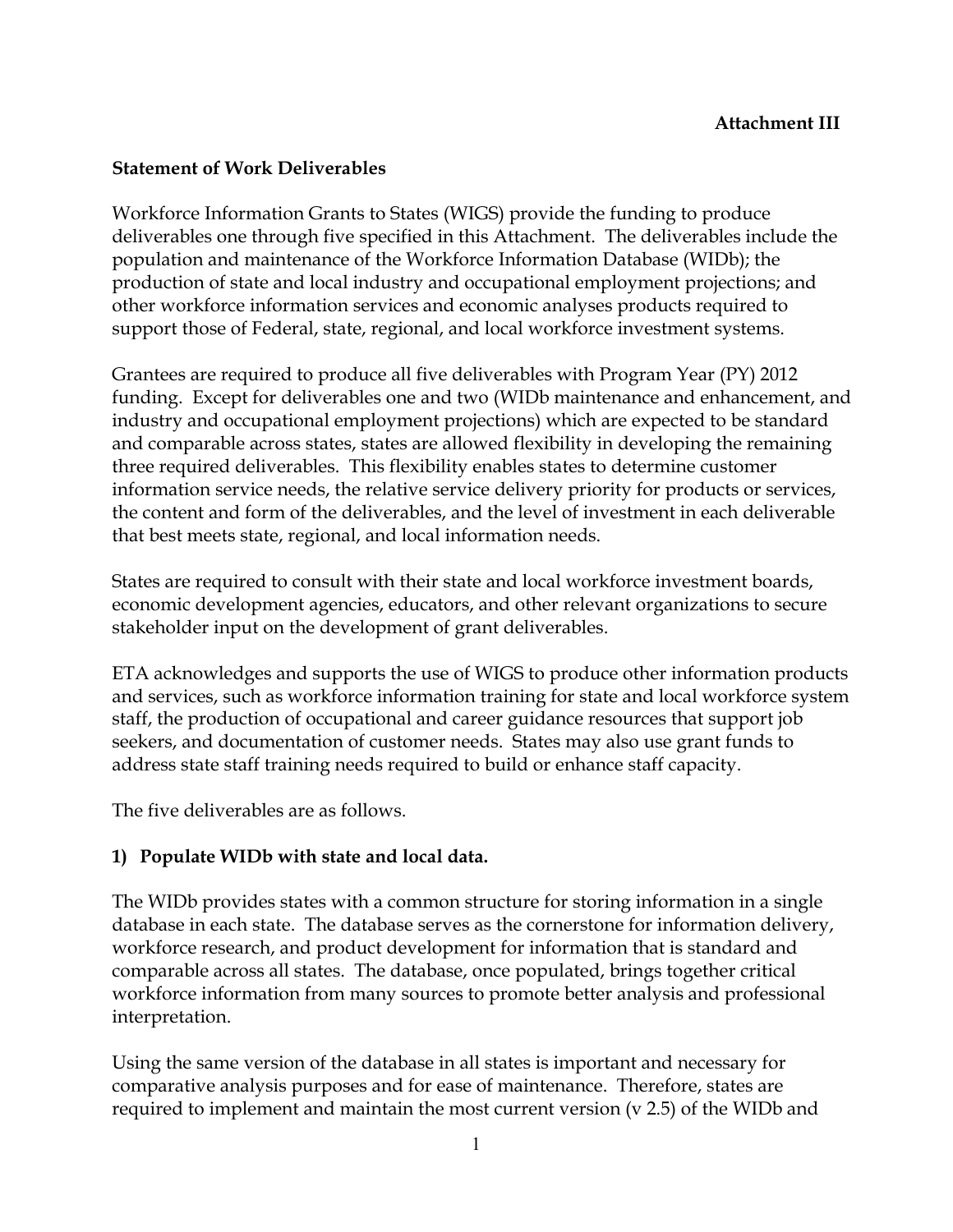populate all tables designated as core tables in accordance with guidelines issued by the Analyst Resource Center (ARC). Timely database content updates are necessary to ensure that data are as current as the state's most recent publications and data releases. The ARC will provide technical assistance, support, and information via the ARC Web site at [http://www.workforceinfodb.org.](http://www.workforceinfodb.org/)

The listing of the current core data elements, including those elements all states must populate and the associated database tables, is available at the same Internet address. States are required to populate the database with the license.dbf and licauth.dbf licensing files. States must update licensing data every two years. States are required to submit licensing data through the National Crosswalk Service Center (NCSC). The NCSC sends the data to the America's Career InfoNet (ACINet) Web site at [http://www.CareerInfoNet.org.](http://www.careerinfonet.org/) The licensed occupation information is located on ACINet, and has been recoded from the Occupational Employment Statistics (OES) taxonomy to the Occupational Information Network (O\*NET) and Standard Occupational Classification (SOC) taxonomy. The NCSC will assist states in recoding their files from OES to O\*NET and SOC for submittal to ACINet, if necessary. States may access information and support through the NCSC Web site at [http://www.xwalkcenter.org,](http://www.xwalkcenter.org/) or by calling (515) 242-5034. Additionally, state WIDb data also support ETA's CareerOneStop Web site.

The ARC technical Web site — along with related Internet links and electronic newsletters — provides training, support materials, and information updates to help states realize the full potential of the WIDb. It is important that all states take advantage of the resources and training opportunities provided. States may use grant funds for any costs required to populate, maintain, and update the database including staff training. States are expected to avail themselves of ARC training and support and to use WIGS to do so.

# **2) Produce and disseminate industry and occupational employment projections.**

States must continue to produce and disseminate state and sub-state industry and occupational employment projections, using the methodology, software tools, and guidelines developed by the Projections Workgroup and the Projections Managing Partnership consortium of states.

These products and methodologies cover the production and dissemination of industry and occupational employment projections, including the adoption and implementation of the new projections software suite that the Projections Managing Partnership developed using the American Recovery and Reinvestment Act State Labor Market Information (LMI) Improvement grant funding, as well as training key projections staff on these tools. It also includes the production of statewide, short-term industry and occupational projections covering 2012 to 2014; and statewide and sub-state long-term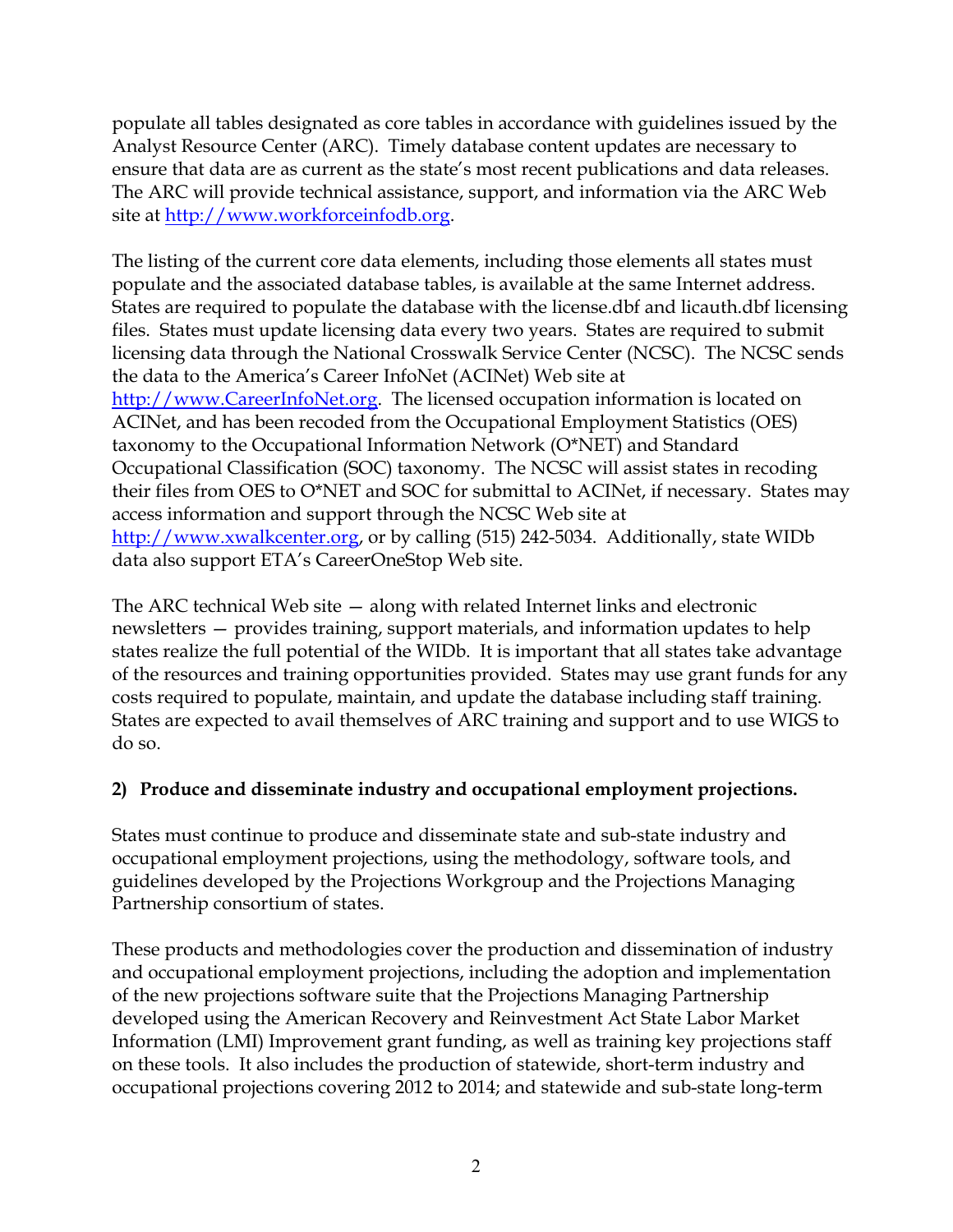industry and occupational projections for 2010 to 2020. ETA supports and strongly encourages the production and dissemination of sub-state and local projections.

States must report to the appropriate Regional Administrator any inability to produce sub-state area and local long-term projections. The regional office Federal Project Officer will document the grant default in the state's grant file.

ETA expects state grantees to use annual WIGS funding to access and participate in needed training opportunities offered or sponsored by the Projections Workgroup and the Projections Managing Partnership.

## **3) Conduct and publish relevant economic analyses, special workforce information, and/or economic studies of benefit to the governor and state and local Workforce Information Boards (WIBs).**

Based on customer, stakeholder, and partner consultations identifying workforce information needs, states must use WIGS to develop, publish, and submit an annual state economic analyses and special studies capable of informing workforce and economic development policy and investment decisions to be made by governor and state or local WIBs. These analyses may also support the LMI-WI and economic development information needs of other system stakeholders such as state, regional, and local economic and workforce development organizations, education and training institutions, community colleges, and other state-identified partners, as documented and appropriate.

All information sources used in the analyses and studies by states must be clearly referenced and footnoted. ETA continues to encourage state LMI-WI offices and economic research entities to expand the scope and depth of each analysis they develop by including information from multiple external, credible sources of workforce, labor market, and economic information where relevant and based on needs identified through customer consultations and product assessments.

Grantees are required to submit portable document format (.pdf) copies or hyperlinks to .pdf files of required economic analyses, special workforce information, or special economic studies to the appropriate regional office by no later than September 30, 2013, which is  $90$  calendar days following the end of PY 2012.

Also, grantees are required to submit to the appropriate regional office accessible .pdf copies (not scanned) or hyperlinks to .pdf files of other products and publications produced with WIGS that are of special interest to the workforce investment system. Examples of products of special interest include industry-specific research and analyses, state brochures describing the availability and functionality of electronic self-service tools, documentation of innovative applications developed for database access or manipulation, and innovative workforce information services available to workforce